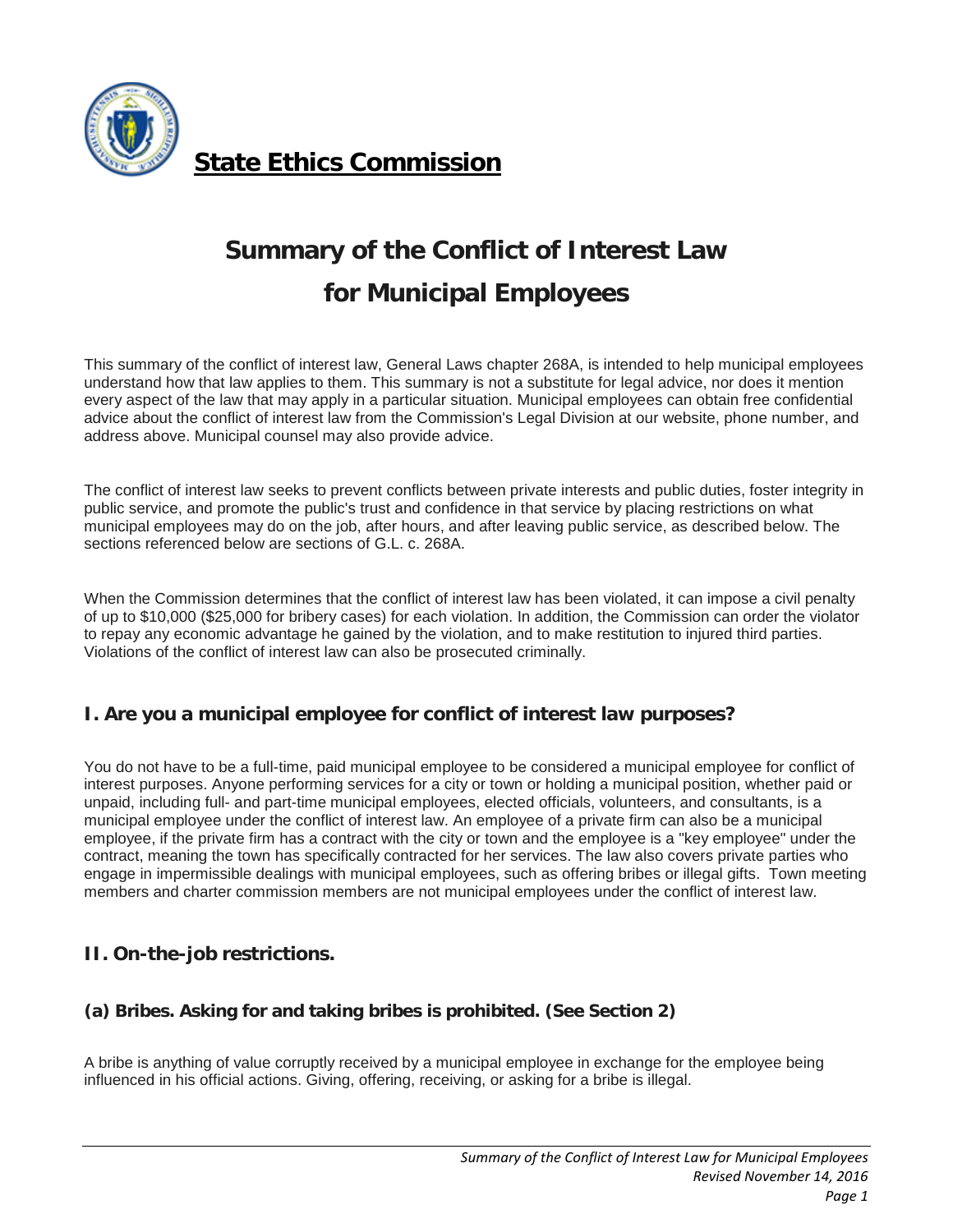Bribes are more serious than illegal gifts because they involve corrupt intent. In other words, the municipal employee intends to sell his office by agreeing to do or not do some official act, and the giver intends to influence him to do so. Bribes of any value are illegal.

### **(b) Gifts and gratuities. Asking for or accepting a gift because of your official position, or because of something you can do or have done in your official position, is prohibited. (See Sections 3, 23(b)(2), and 26)**

Municipal employees may not accept gifts and gratuities valued at \$50 or more given to influence their official actions or because of their official position. Accepting a gift intended to reward past official action or to bring about future official action is illegal, as is giving such gifts. Accepting a gift given to you because of the municipal position you hold is also illegal. Meals, entertainment event tickets, golf, gift baskets, and payment of travel expenses can all be illegal gifts if given in connection with official action or position, as can anything worth \$50 or more. A number of smaller gifts together worth \$50 or more may also violate these sections.

**Example of violation**: A town administrator accepts reduced rental payments from developers.

*Example of violation* : A developer offers a ski trip to a school district employee who oversees the developer's work for the school district.

**Regulatory exemptions** . There are situations in which a municipal employee's receipt of a gift does not present a genuine risk of a conflict of interest, and may in fact advance the public interest. The Commission has created exemptions permitting giving and receiving gifts in these situations. One commonly used exemption permits municipal employees to accept payment of travel-related expenses when doing so advances a public purpose. Another commonly used exemption permits municipal employees to accept payment of costs involved in attendance at educational and training programs. Other exemptions are listed on the Commission's website.

*Example where there is no violation* : A fire truck manufacturer offers to pay the travel expenses of a fire chief to a trade show where the chief can examine various kinds of fire-fighting equipment that the town may purchase. The chief fills out a disclosure form and obtains prior approval from his appointing authority.

*Example where there is no violation* : A town treasurer attends a two-day annual school featuring multiple substantive seminars on issues relevant to treasurers. The annual school is paid for in part by banks that do business with town treasurers. The treasurer is only required to make a disclosure if one of the sponsoring banks has official business before her in the six months before or after the annual school.

#### **(c) Misuse of position. Using your official position to get something you are not entitled to, or to get someone else something they are not entitled to, is prohibited. Causing someone else to do these things is also prohibited. (See Sections 23(b)(2) and 26)**

A municipal employee may not use her official position to get something worth \$50 or more that would not be properly available to other similarly situated individuals. Similarly, a municipal employee may not use her official position to get something worth \$50 or more for someone else that would not be properly available to other similarly situated individuals. Causing someone else to do these things is also prohibited.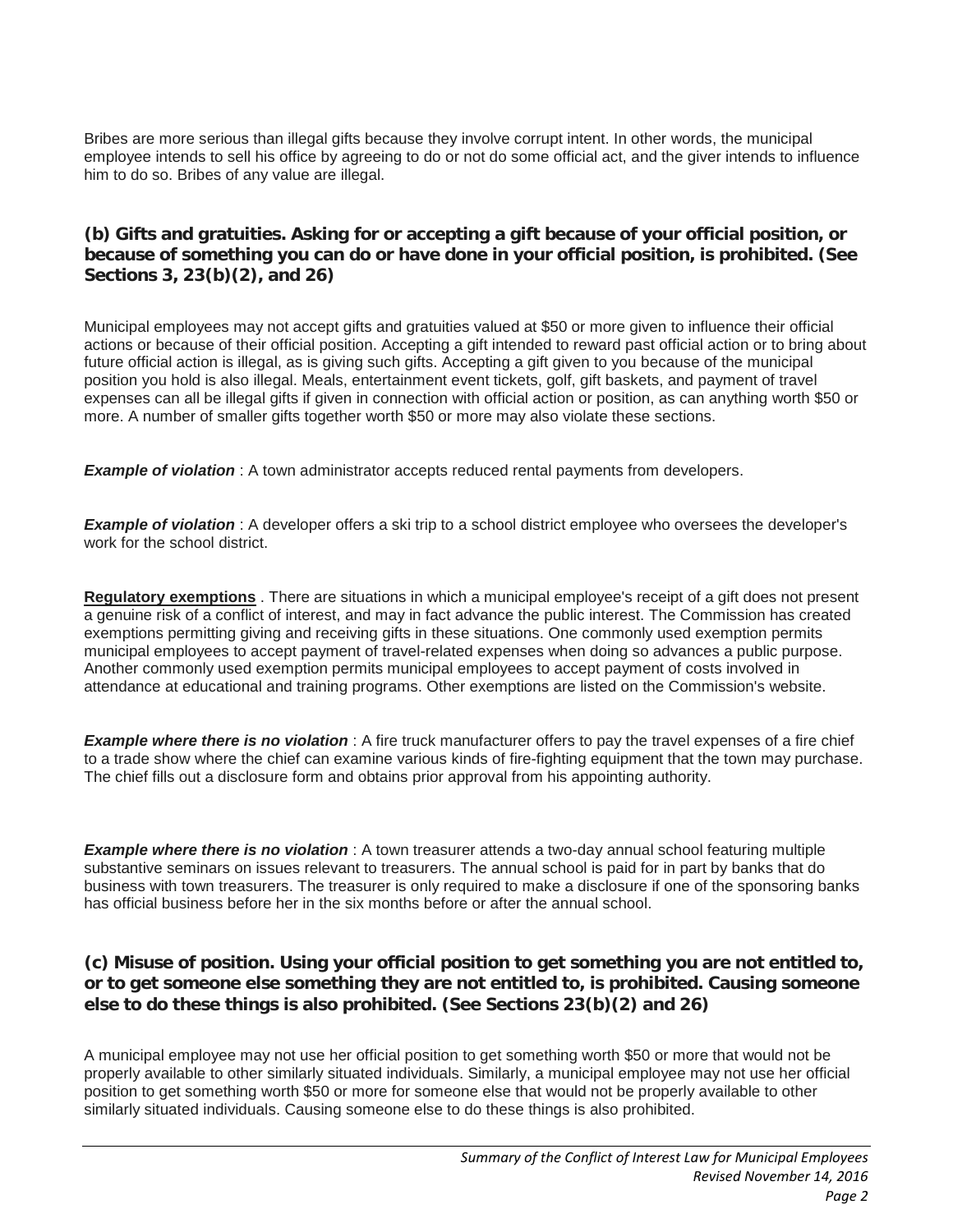*Example of violation* : A full-time town employee writes a novel on work time, using her office computer, and directing her secretary to proofread the draft.

**Example of violation**: A city councilor directs subordinates to drive the councilor's wife to and from the grocery store.

*Example of violation* : A mayor avoids a speeding ticket by asking the police officer who stops him, "Do you know who I am?" and showing his municipal I.D.

# **(d) Self-dealing and nepotism. Participating as a municipal employee in a matter in which you, your immediate family, your business organization, or your future employer has a financial interest is prohibited. (See Section 19)**

A municipal employee may not participate in any particular matter in which he or a member of his immediate family (parents, children, siblings, spouse, and spouse's parents, children, and siblings) has a financial interest. He also may not participate in any particular matter in which a prospective employer, or a business organization of which he is a director, officer, trustee, or employee has a financial interest. Participation includes discussing as well as voting on a matter, and delegating a matter to someone else.

A financial interest may create a conflict of interest whether it is large or small, and positive or negative. In other words, it does not matter if a lot of money is involved or only a little. It also does not matter if you are putting money into your pocket or taking it out. If you, your immediate family, your business, or your employer have or has a financial interest in a matter, you may not participate. The financial interest must be direct and immediate or reasonably foreseeable to create a conflict. Financial interests which are remote, speculative or not sufficiently identifiable do not create conflicts.

*Example of violation* : A school committee member's wife is a teacher in the town's public schools. The school committee member votes on the budget line item for teachers' salaries.

*Example of violation* : A member of a town affordable housing committee is also the director of a non-profit housing development corporation. The non-profit makes an application to the committee, and the member/director participates in the discussion.

*Example* : A planning board member lives next door to property where a developer plans to construct a new building. Because the planning board member owns abutting property, he is presumed to have a financial interest in the matter. He cannot participate unless he provides the State Ethics Commission with an opinion from a qualified independent appraiser that the new construction will not affect his financial interest.

In many cases, where not otherwise required to participate, a municipal employee may comply with the law by simply not participating in the particular matter in which she has a financial interest. She need not give a reason for not participating.

There are several exemptions to this section of the law. An appointed municipal employee may file a written disclosure about the financial interest with his appointing authority, and seek permission to participate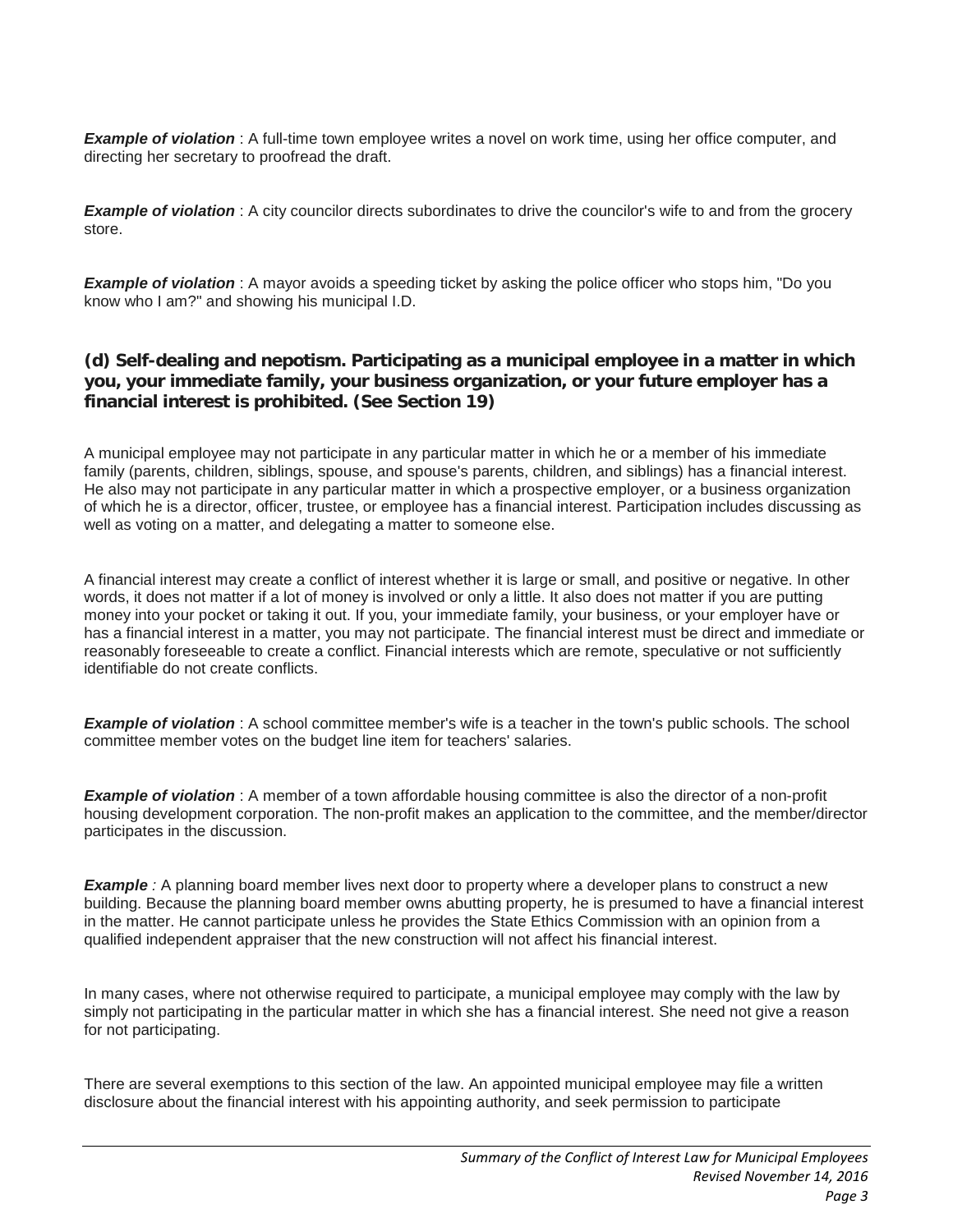notwithstanding the conflict. The appointing authority may grant written permission if she determines that the financial interest in question is not so substantial that it is likely to affect the integrity of his services to the municipality. Participating without disclosing the financial interest is a violation. Elected employees cannot use the disclosure procedure because they have no appointing authority.

*Example where there is no violation* : An appointed member of the town zoning advisory committee, which will review and recommend changes to the town's by-laws with regard to a commercial district, is a partner at a company that owns commercial property in the district. Prior to participating in any committee discussions, the member files a disclosure with the zoning board of appeals that appointed him to his position, and that board gives him a written determination authorizing his participation, despite his company's financial interest. There is no violation.

There is also an exemption for both appointed and elected employees where the employee's task is to address a matter of general policy and the employee's financial interest is shared with a substantial portion (generally 10% or more) of the town's population, such as, for instance, a financial interest in real estate tax rates or municipal utility rates.

**Regulatory exemptions**. In addition to the statutory exemptions just mentioned, the Commission has created several regulatory exemptions permitting municipal employees to participate in particular matters notwithstanding the presence of a financial interest in certain very specific situations when permitting them to do so advances a public purpose. There is an exemption permitting school committee members to participate in setting school fees that will affect their own children if they make a prior written disclosure. There is an exemption permitting town clerks to perform election-related functions even when they, or their immediate family members, are on the ballot, because clerks' election-related functions are extensively regulated by other laws. There is also an exemption permitting a person serving as a member of a municipal board pursuant to a legal requirement that the board have members with a specified affiliation to participate fully in determinations of general policy by the board, even if the entity with which he is affiliated has a financial interest in the matter. Other exemptions are listed in the Commission's regulations, available on the Commission's website.

*Example where there is no violation*: A municipal Shellfish Advisory Board has been created to provide advice to the Board of Selectmen on policy issues related to shellfishing. The Advisory Board is required to have members who are currently commercial fishermen. A board member who is a commercial fisherman may participate in determinations of general policy in which he has a financial interest common to all commercial fishermen, but may not participate in determinations in which he alone has a financial interest, such as the extension of his own individual permits or leases.

## **(e) False claims. Presenting a false claim to your employer for a payment or benefit is prohibited, and causing someone else to do so is also prohibited. (See Sections 23(b)(4) and 26)**

A municipal employee may not present a false or fraudulent claim to his employer for any payment or benefit worth \$50 or more, or cause another person to do so.

*Example of violation* : A public works director directs his secretary to fill out time sheets to show him as present at work on days when he was skiing.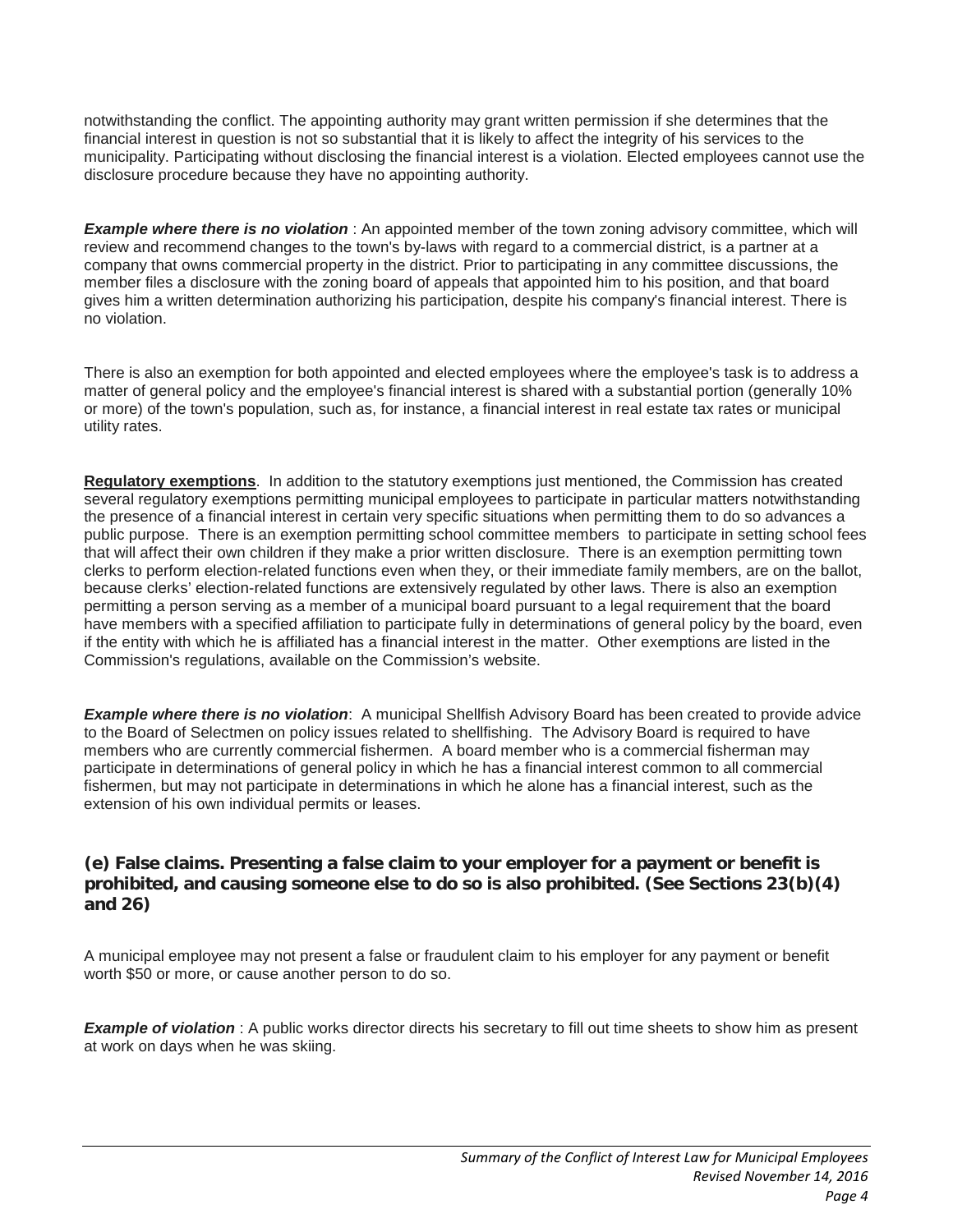# **(f) Appearance of conflict. Acting in a manner that would make a reasonable person think you can be improperly influenced is prohibited. (See Section 23(b)(3))**

A municipal employee may not act in a manner that would cause a reasonable person to think that she would show favor toward someone or that she can be improperly influenced. Section 23(b)(3) requires a municipal employee to consider whether her relationships and affiliations could prevent her from acting fairly and objectively when she performs her duties for a city or town. If she cannot be fair and objective because of a relationship or affiliation, she should not perform her duties. However, a municipal employee, whether elected or appointed, can avoid violating this provision by making a public disclosure of the facts. An appointed employee must make the disclosure in writing to his appointing official.

**Example where there is no violation**: A developer who is the cousin of the chair of the conservation commission has filed an application with the commission. A reasonable person could conclude that the chair might favor her cousin. The chair files a written disclosure with her appointing authority explaining her relationship with her cousin prior to the meeting at which the application will be considered. There is no violation of Sec. 23(b)(3).

# **(g) Confidential information. Improperly disclosing or personally using confidential information obtained through your job is prohibited. (See Section 23(c))**

Municipal employees may not improperly disclose confidential information, or make personal use of non-public information they acquired in the course of their official duties to further their personal interests.

# **III. After-hours restrictions.**

## **(a) Taking a second paid job that conflicts with the duties of your municipal job is prohibited. (See Section 23(b)(1))**

A municipal employee may not accept other paid employment if the responsibilities of the second job are incompatible with his or her municipal job.

*Example*: A police officer may not work as a paid private security guard in the town where he serves because the demands of his private employment would conflict with his duties as a police officer.

#### **(b) Divided loyalties. Receiving pay from anyone other than the city or town to work on a matter involving the city or town is prohibited. Acting as agent or attorney for anyone other than the city or town in a matter involving the city or town is also prohibited whether or not you are paid. (See Sec. 17)**

Because cities and towns are entitled to the undivided loyalty of their employees, a municipal employee may not be paid by other people and organizations in relation to a matter if the city or town has an interest in the matter. In addition, a municipal employee may not act on behalf of other people and organizations or act as an attorney for other people and organizations in which the town has an interest. Acting as agent includes contacting the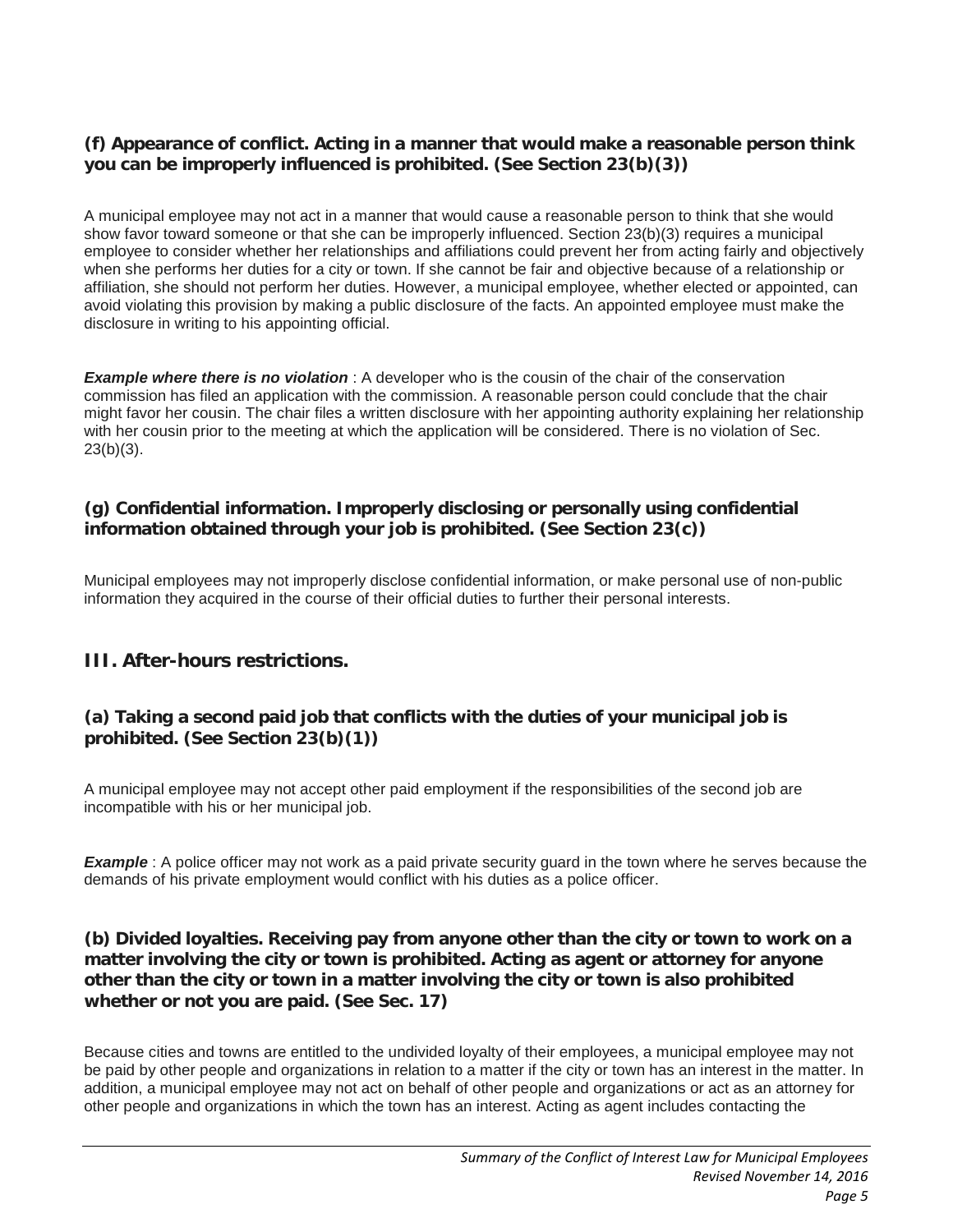municipality in person, by phone, or in writing; acting as a liaison; providing documents to the city or town; and serving as spokesman.

A municipal employee may always represent his own personal interests, even before his own municipal agency or board, on the same terms and conditions that other similarly situated members of the public would be allowed to do so. A municipal employee may also apply for building and related permits on behalf of someone else and be paid for doing so, unless he works for the permitting agency, or an agency which regulates the permitting agency.

*Example of violation*: A full-time health agent submits a septic system plan that she has prepared for a private client to the town's board of health.

*Example of violation*: A planning board member represents a private client before the board of selectmen on a request that town meeting consider rezoning the client's property.

While many municipal employees earn their livelihood in municipal jobs, some municipal employees volunteer their time to provide services to the town or receive small stipends. Others, such as a private attorney who provides legal services to a town as needed, may serve in a position in which they may have other personal or private employment during normal working hours. In recognition of the need not to unduly restrict the ability of town volunteers and part-time employees to earn a living, the law is less restrictive for "special" municipal employees than for other municipal employees.

The status of "special" municipal employee has to be assigned to a municipal position by vote of the board of selectmen, city council, or similar body. A position is eligible to be designated as "special" if it is unpaid, or if it is part-time and the employee is allowed to have another job during normal working hours, or if the employee was not paid for working more than 800 hours during the preceding 365 days. It is the position that is designated as "special" and not the person or persons holding the position. Selectmen in towns of 10,000 or fewer are automatically "special"; selectman in larger towns cannot be "specials."

If a municipal position has been designated as "special," an employee holding that position may be paid by others, act on behalf of others, and act as attorney for others with respect to matters before municipal boards other than his own, provided that he has not officially participated in the matter, and the matter is not now, and has not within the past year been, under his official responsibility.

*Example*: A school committee member who has been designated as a special municipal employee appears before the board of health on behalf of a client of his private law practice, on a matter that he has not participated in or had responsibility for as a school committee member. There is no conflict. However, he may not appear before the school committee, or the school department, on behalf of a client because he has official responsibility for any matter that comes before the school committee. This is still the case even if he has recused himself from participating in the matter in his official capacity.

*Example*: A member who sits as an alternate on the conservation commission is a special municipal employee. Under town by-laws, he only has official responsibility for matters assigned to him. He may represent a resident who wants to file an application with the conservation commission as long as the matter is not assigned to him and he will not participate in it.

**(c) Inside track. Being paid by your city or town, directly or indirectly, under some second**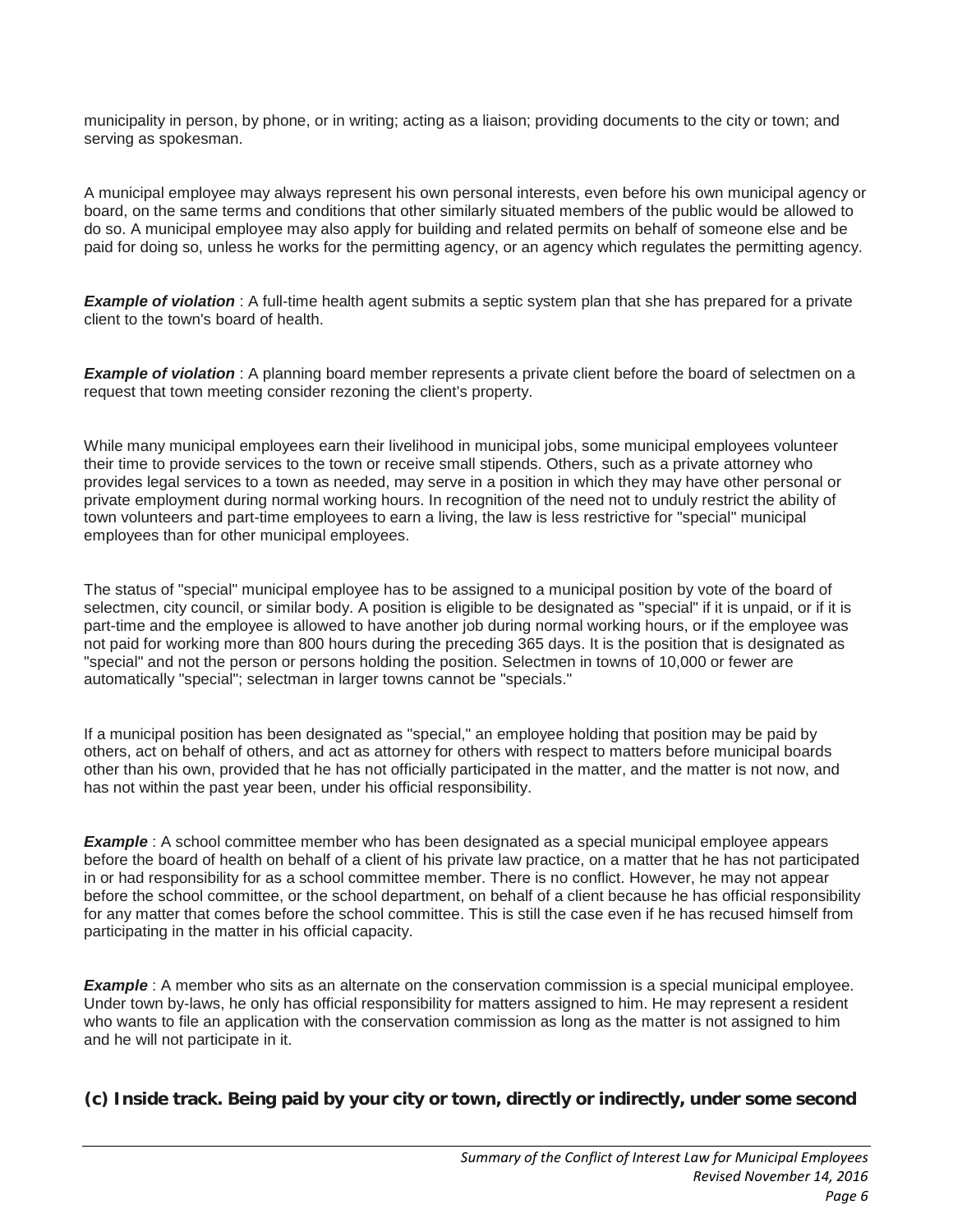### **arrangement in addition to your job is prohibited, unless an exemption applies. (See Section 20)**

A municipal employee generally may not have a financial interest in a municipal contract, including a second municipal job. A municipal employee is also generally prohibited from having an indirect financial interest in a contract that the city or town has with someone else. This provision is intended to prevent municipal employees from having an "inside track" to further financial opportunities.

*Example of violation* : Legal counsel to the town housing authority becomes the acting executive director of the authority, and is paid in both positions.

*Example of violation* : A selectman buys a surplus truck from the town DPW.

*Example of violation* : A full-time secretary for the board of health wants to have a second paid job working parttime for the town library. She will violate Section 20 unless she can meet the requirements of an exemption.

*Example of violation* : A city councilor wants to work for a non-profit that receives funding under a contract with her city. Unless she can satisfy the requirements of an exemption under Section 20, she cannot take the job.

There are numerous exemptions. A municipal employee may hold multiple unpaid or elected positions. Some exemptions apply only to special municipal employees. Specific exemptions may cover serving as an unpaid volunteer in a second town position, housing-related benefits, public safety positions, certain elected positions, small towns, and other specific situations. Please call the Ethics Commission's Legal Division for advice about a specific situation.

# **IV. After you leave municipal employment. (See Section 18)**

## **(a) Forever ban. After you leave your municipal job, you may never work for anyone other than the municipality on a matter that you worked on as a municipal employee.**

If you participated in a matter as a municipal employee, you cannot ever be paid to work on that same matter for anyone other than the municipality, nor may you act for someone else, whether paid or not. The purpose of this restriction is to bar former employees from selling to private interests their familiarity with the facts of particular matters that are of continuing concern to their former municipal employer. The restriction does not prohibit former municipal employees from using the expertise acquired in government service in their subsequent private activities.

**Example of violation**: A former school department employee works for a contractor under a contract that she helped to draft and oversee for the school department.

**(b) One year cooling-off period. For one year after you leave your municipal job you may not participate in any matter over which you had official responsibility during your last two years of public service.**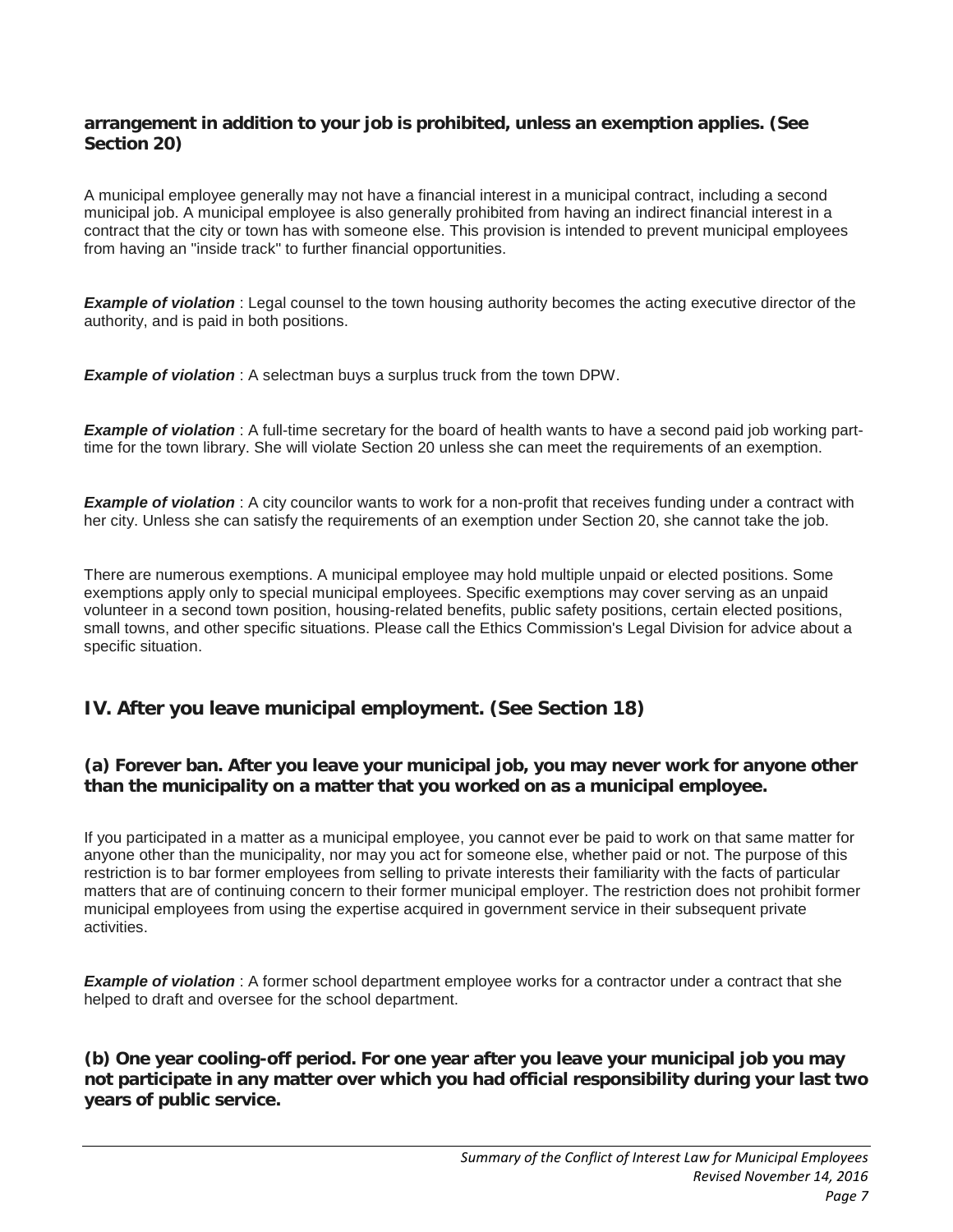Former municipal employees are barred for one year after they leave municipal employment from personally appearing before any agency of the municipality in connection with matters that were under their authority in their prior municipal positions during the two years before they left.

**Example**: An assistant town manager negotiates a three-year contract with a company. The town manager who supervised the assistant, and had official responsibility for the contract but did not participate in negotiating it, leaves her job to work for the company to which the contract was awarded. The former manager may not call or write the town in connection with the company's work on the contract for one year after leaving the town.

A former municipal employee who participated as such in general legislation on expanded gaming and related matters may not become an officer or employee of, or acquire a financial interest in, an applicant for a gaming license, or a gaming licensee, for one year after his public employment ceases.

#### **(c) Partners. Your partners will be subject to restrictions while you serve as a municipal employee and after your municipal service ends.**

Partners of municipal employees and former municipal employees are also subject to restrictions under the conflict of interest law. If a municipal employee participated in a matter, or if he has official responsibility for a matter, then his partner may not act on behalf of anyone other than the municipality or provide services as an attorney to anyone but the city or town in relation to the matter.

*Example :* While serving on a city's historic district commission, an architect reviewed an application to get landmark status for a building. His partners at his architecture firm may not prepare and sign plans for the owner of the building or otherwise act on the owner's behalf in relation to the application for landmark status. In addition, because the architect has official responsibility as a commissioner for every matter that comes before the commission, his partners may not communicate with the commission or otherwise act on behalf of any client on any matter that comes before the commission during the time that the architect serves on the commission.

*Example* : A former town counsel joins a law firm as a partner. Because she litigated a lawsuit for the town, her new partners cannot represent any private clients in the lawsuit for one year after her job with the town ended.

\* \* \* \* \* \* \* \* \* \* \* \* \* \* \* \* \* \* \* \* \* \* \* \* \* \* \* \* \* \* \* \* \* \* \* \*

This summary is not intended to be legal advice and, because it is a summary, it does not mention every provision of the conflict law that may apply in a particular situation. Our website, <http://www.mass.gov/ethics> contains further information about how the law applies in many situations. You can also contact the Commission's Legal Division via our website, by telephone, or by letter. Our contact information is at the top of this document.

Version 7: Revised November 14, 2016

\* \* \* \* \* \* \* \* \* \* \* \* \* \* \* \* \* \* \* \* \* \* \* \* \* \* \* \* \* \* \* \* \* \* \* \*